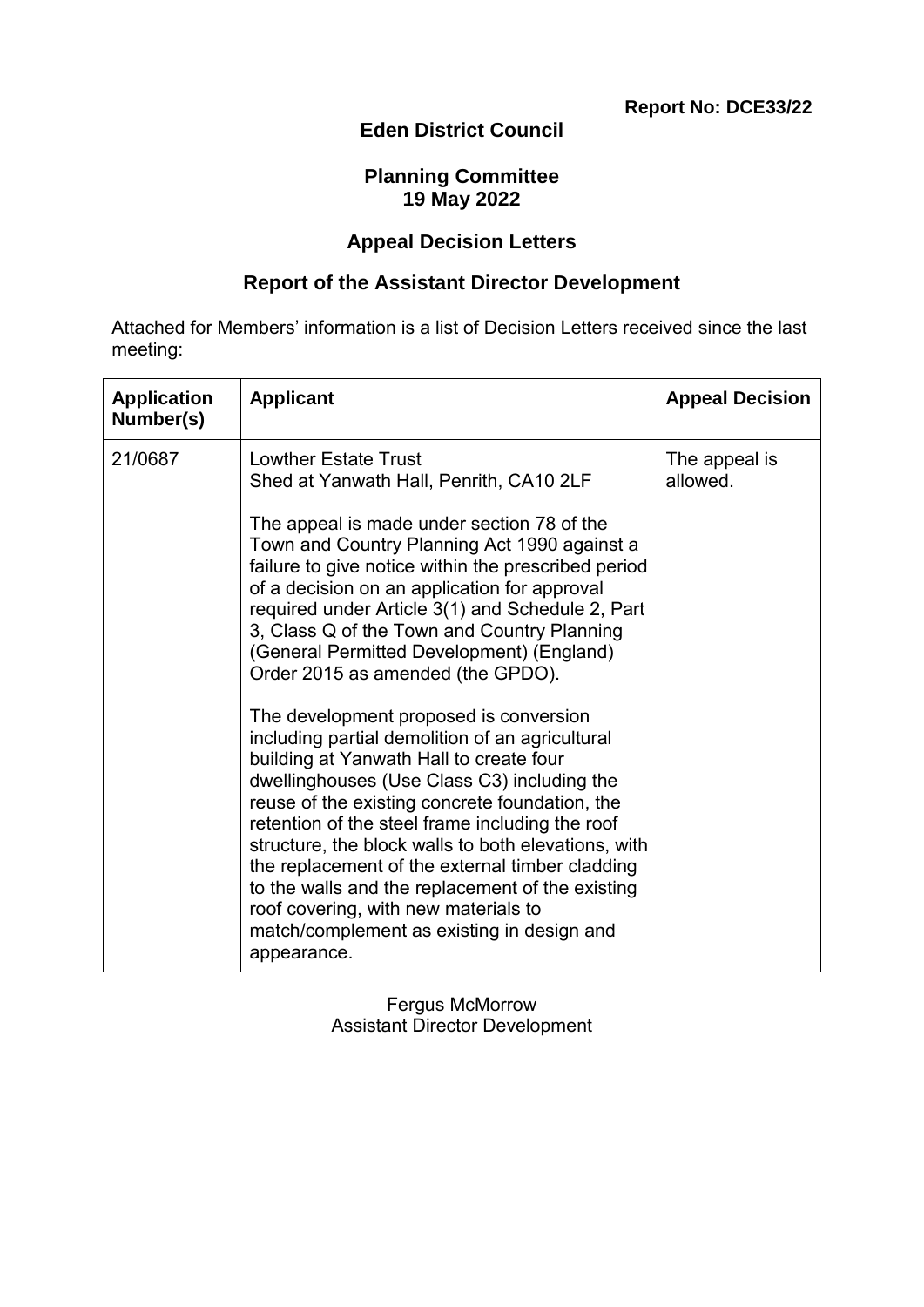

# **Appeal Decision**

Site visit made on 18 January 2022

#### **by C Coyne BA (Hons) DipTP MRTPI**

**an Inspector appointed by the Secretary of State** 

#### **Decision date: 27/04/2022**

#### **Appeal Ref: APP/H0928/W/21/3283939 Shed at Yanwath Hall, Penrith CA10 2LF**

- The appeal is made under section 78 of the Town and Country Planning Act 1990 against a failure to give notice within the prescribed period of a decision on an application for approval required under Article 3(1) and Schedule 2, Part 3, Class Q of the Town and Country Planning (General Permitted Development) (England) Order 2015 as amended (the GPDO).
- The appeal is made by Lowther Estate Trust against the decision of Eden District Council.
- The application Ref 21/0687, is dated 22 July 2021.
- The development proposed is conversion including partial demolition of an agricultural building at Yanwath Hall to create four dwellinghouses (Use Class C3) including the reuse of the existing concrete foundation, the retention of the steel frame including the roof structure, the block walls to both elevations, with the replacement of the external timber cladding to the walls and the replacement of the existing roof covering, with new materials to match/complement as existing in design and appearance.

#### **Decision**

1. The appeal is allowed and prior approval is deemed to be granted under the provisions of Article 3(1) and Schedule 2, Part 3, Class Q of the Town and Country Planning (General Permitted Development) (England) Order 2015 (as amended) for conversion including partial demolition of an agricultural building at Yanwath Hall to create four dwellinghouses (Use Class C3) including the reuse of the existing concrete foundation, the retention of the steel frame including the roof structure, the block walls to both elevations, with the replacement of the external timber cladding to the walls and the replacement of the existing roof covering, with new materials to match/complement as existing in design and appearance at Shed at Yanwath Hall, Penrith CA10 2LF in accordance with the application 21/0687 made on 22 July 2021, and the details submitted with it including: As Existing Location + Block Plan Drawing no. 120-121-01 B; As Proposed Block Plan Drawing no. 120-121-07; As Proposed Floor Plan Drawing no. 120-121-08; As Proposed Elevations Drawing no. 120-121- 09; As Proposed External Wall Detail Drawing NO. 120-121-SK4; As Proposed Roof/Ceiling Detail Drawing no. 120-121-SK5; As Proposed Floor Detail Drawing No. 120-121-SK6.

#### **Preliminary Matters**

2. Class Q of Schedule 2, Part 3 of the Town & Country Planning (General Permitted Development) (England) Order 2015 (GPDO) permits the change of use of a building from use as an agricultural building to use as a dwelling together with building operations reasonably necessary to convert the building